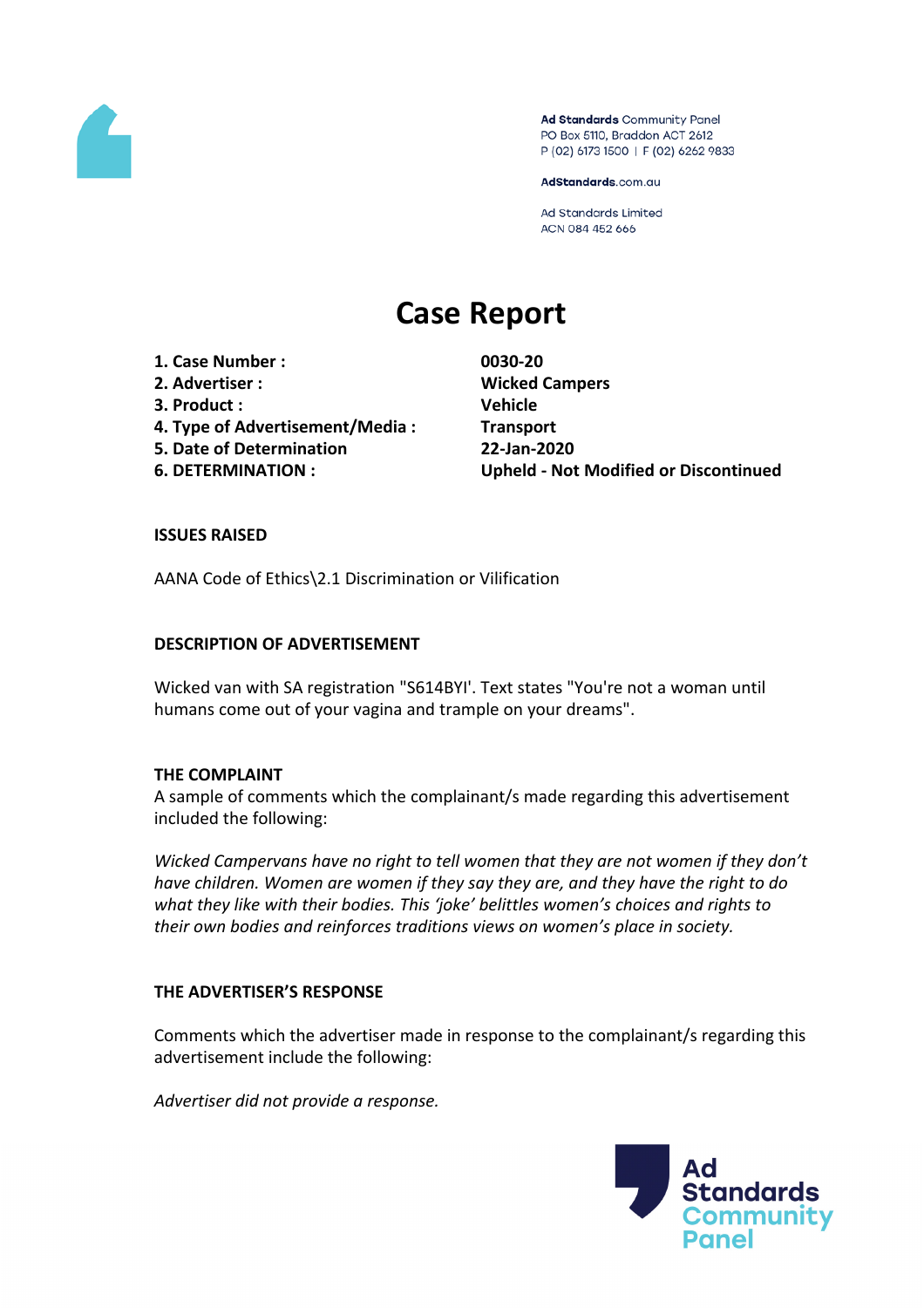

#### **THE DETERMINATION**

The Ad Standards Community Panel (the Panel) considered whether this advertisement breaches Section 2 of the AANA Code of Ethics (the Code).

The Panel noted the complainant's concern that the slogan on the vehicle belittles women and is offensive.

The Panel viewed the advertisement and noted the advertiser had not provided a response.

The Panel considered whether the advertisement complied with Section 2.1 of the Code which requires that 'advertisements shall not portray or depict material in a way which discriminates against or vilifies a person or section of the community on account of race, ethnicity, nationality, gender, age, sexual preference, religion, disability, mental illness or political belief.'

The Panel noted the Practice Note to Section 2.1 provides the following definitions:

*Discrimination – unfair or less favourable treatment.*

*Vilification – humiliates, intimidates, incites hatred, contempt or ridicule."* 

The Panel noted that it had considered the text "You're not a woman until humans come out of your vagina and trample on your dreams" in case 532-18. In that case:

*"The Panel considered that a reference to a female not being a woman until she has had children via vaginal birth is humiliating to women, including those that have had a caesarean delivery, do not have children, are unable to have children, or are transgender."*

The Panel considered that the advertisement did depict material in a way which discriminates against or vilifies a person or section of the community on account of gender and determined that the advertisement did breach Section 2.1 of the Code.

Finding that the advertisement did breach Section 2.1 of the Code the Panel upheld the complaint.

#### **THE ADVERTISER'S RESPONSE TO DETERMINATION**

The advertiser has not provided a response to the Panel's determination. Ad Standards will continue to work with the relevant authorities regarding this issue of non-compliance.